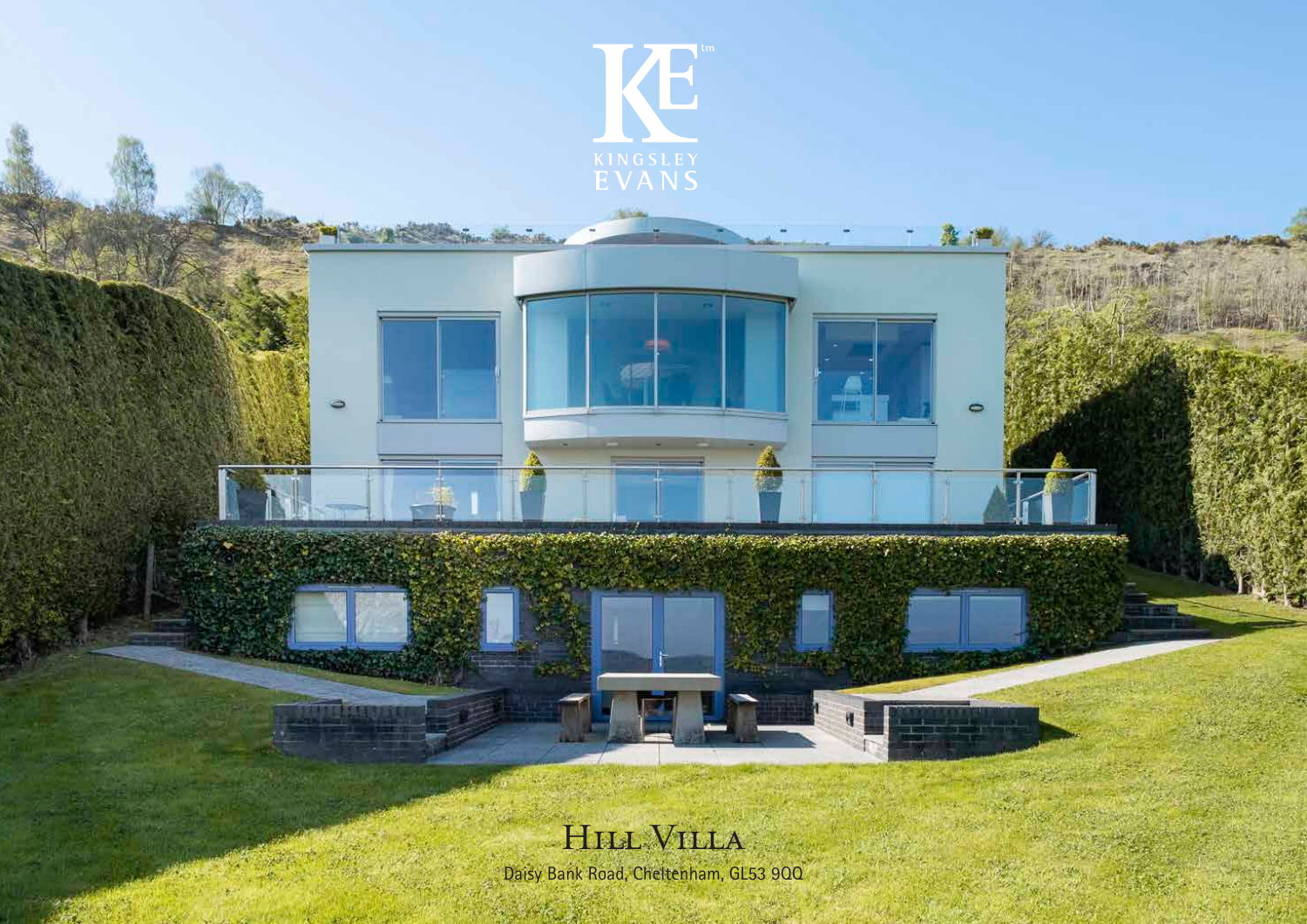## Hill Villa

Daisy Bank Road, Cheltenham, GL53 9QQ

*A contemporary home built to the most discerning standards within a classic setting ad spectacular views.*

> • Two Further Bedrooms • Roof Terraces • Large Grounds • Garage and Parking

- **Reception Hall**
- Kitchen/Dining/ Family Room
- Utility
- Cloakroom
- Cinema
- Gymnasium
- Two Bedrooms with En Suites

## description

Hill Villa is a detached residence of absolute distinction, exemplifying innovative design and built with luxury and light in mind. The property has been constructed to the highest of standards with the most intricate detail and as such reflects a contemporary home conducive to modern family living. Great onus has been placed on creating a cutting edge, ecofriendly property with emphasis on brining the outside in. The glass front takes full advantage of the breathtaking vista and a series of doors open to terraces which further incorporate the surroundings. Exacting standards and attention to detail combine with impressive accommodation perfect for entertaining and the flexibility to use the house as one requires.

Arranged over three floors entrance is gained through a reception hall with a stainless steel staircase giving access to all levels within the house. The superior and luxurious Poggenpohl kitchen is fitted with a comprehensive range of quality integrated appliances, a Corian island unit and Quooker boiling water tap and pure spring water. The open plan Drawing and Dining Room enjoy magnificent views, light floods in through the convex window making this living area particularly bright





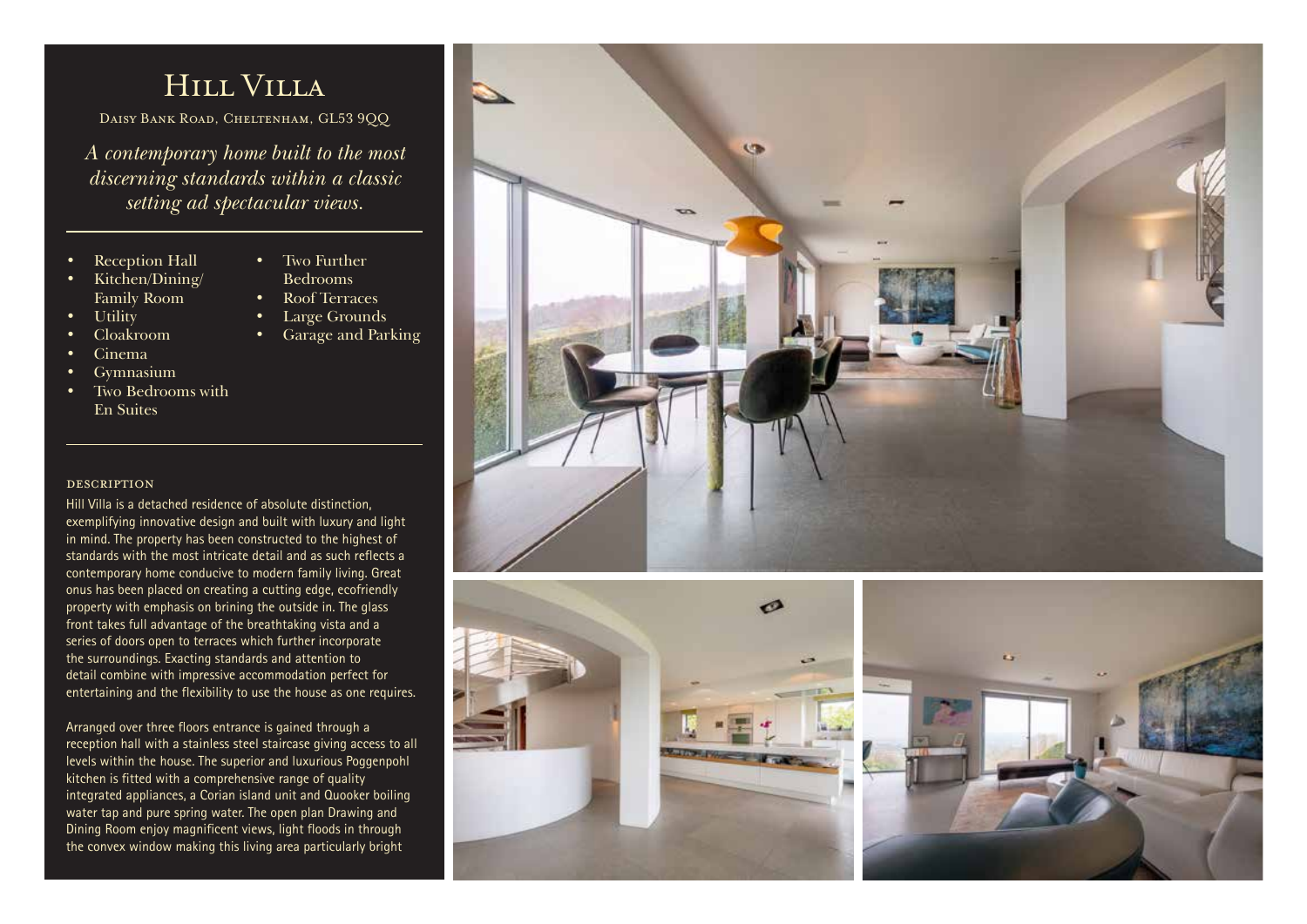and airy. A dual log burner provides a divide to the family area, which makes for an ideal snug. Stairs spiral down to lower ground level and to four impressive bedrooms. The master suite is complemented by an en suite shower room, dressing room and has sliding doors opening to the terrace. Bedroom two enjoys similar proportions, a luxury en suite and views to the front and access to the terrace. A modern bathroom serves the remaining two bedrooms both of which have fitted wardrobes. Steps continue down to garden level and the stunning home cinema room with five speakers and a sub-woofer surround sound system. There is a gymnasium with a steam room also on this floor with access to a patio area and the garden. Hill Villa has Portuguese Limestone under floor heating throughout and is lit using a Lutron system ad Viabizzuno light fittings. Great thought has been given to Multi Media, with a System Line and Sonos multi room music system to the kitchen/living area, master bedroom, terrace and roof garden, with a built speaker to all bedrooms, living areas and gym. Stylish living with emphasis on detail is reflected further in the roof terrace.

## **OUTSIDE**

Hill Villa is accessed via a video entry system and sliding electric gates, giving an immediate sense of splendor. The driveway provides off road parking for numerous vehicles and access to the double garage with a Silverlox door. The exacting details continue to outdoor space, where particular thought has been given to outside entertaining and hidden facets that provide strategic seating areas. The gently sloping gardens are arranged to three sides of the property with high trees providing the framework to the plot and enabling complete privacy yet with openings to enjoy the views. The roofed terraced area is a serene spot, enjoying a charming wild flower garden and remarkable vistas. Patio areas are the perfect place to dine al fresco.

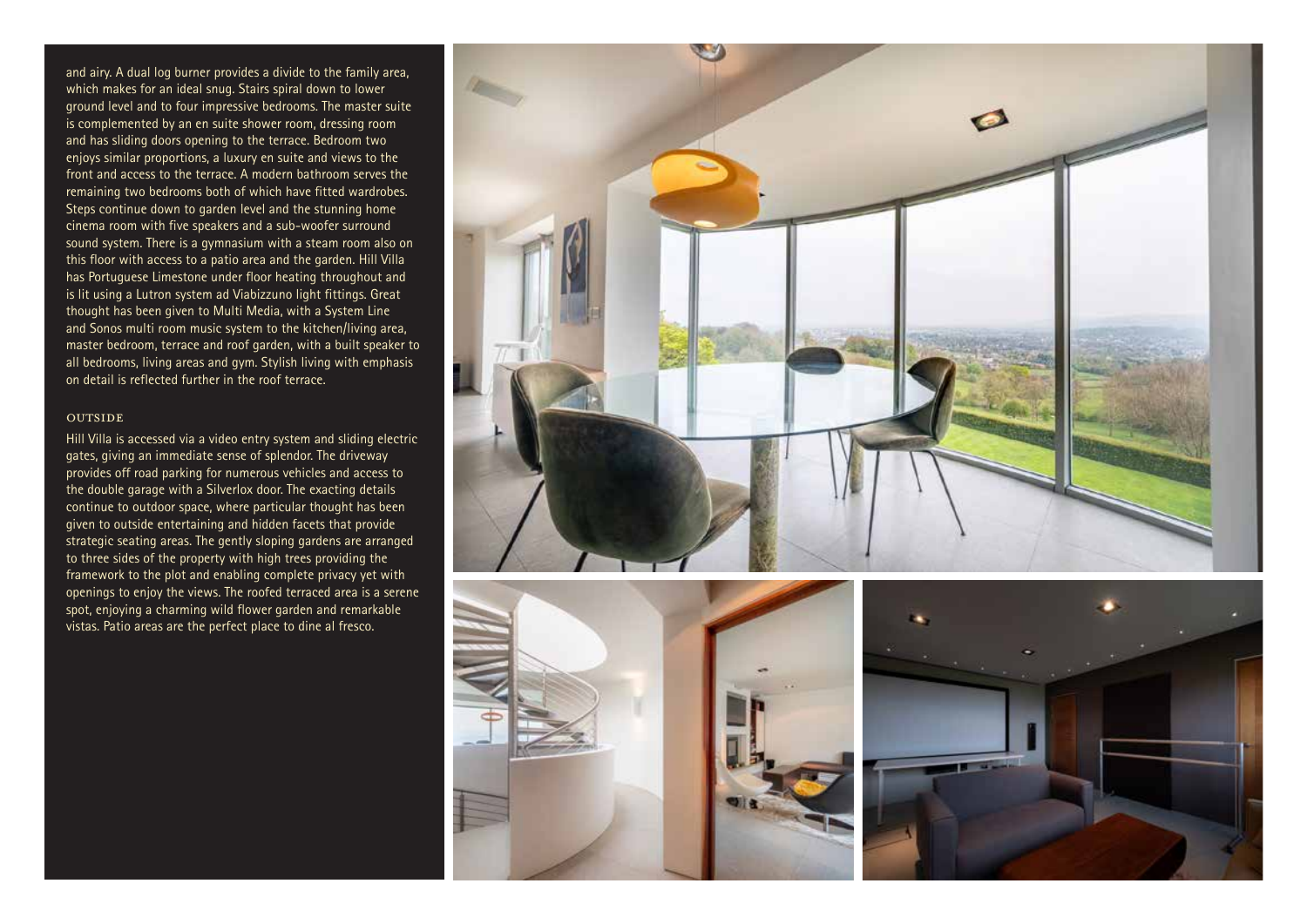## **SITUATION**

Hill Villa is an exquisite residence, occupying an impressive and substantial plot which enjoys some of the most breathtaking views with a panoramic vista of Cheltenham and beyond. Much of the charm of Hill Villa is due to its setting, wonderfully secluded in an area of Outstanding Natural Beauty yet within walking distance to the amenities on Cheltenham's fashionable Bath Road, beautifully capturing the feeling of a semi-rural lifestyle belying the close proximity of Cheltenham town centre. The town is well known for its Regency Architecture, fine schools including Cheltenham College, The Cheltenham ladies College and Dean Close and the cultural lifestyle it offers playing host to several highly acclaimed festivals. The property is well placed for access to the M5 and motorway networks to other major cities.

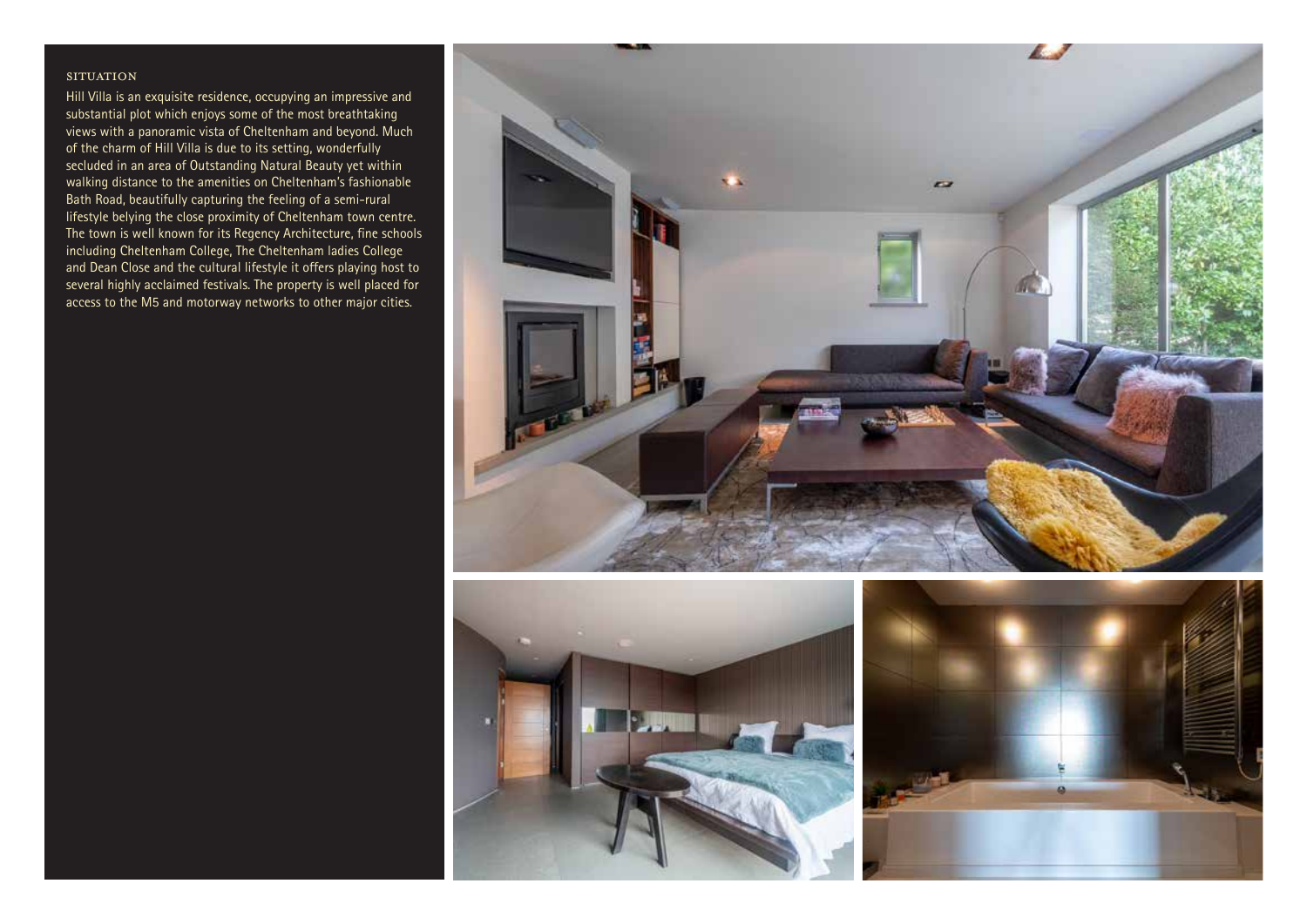